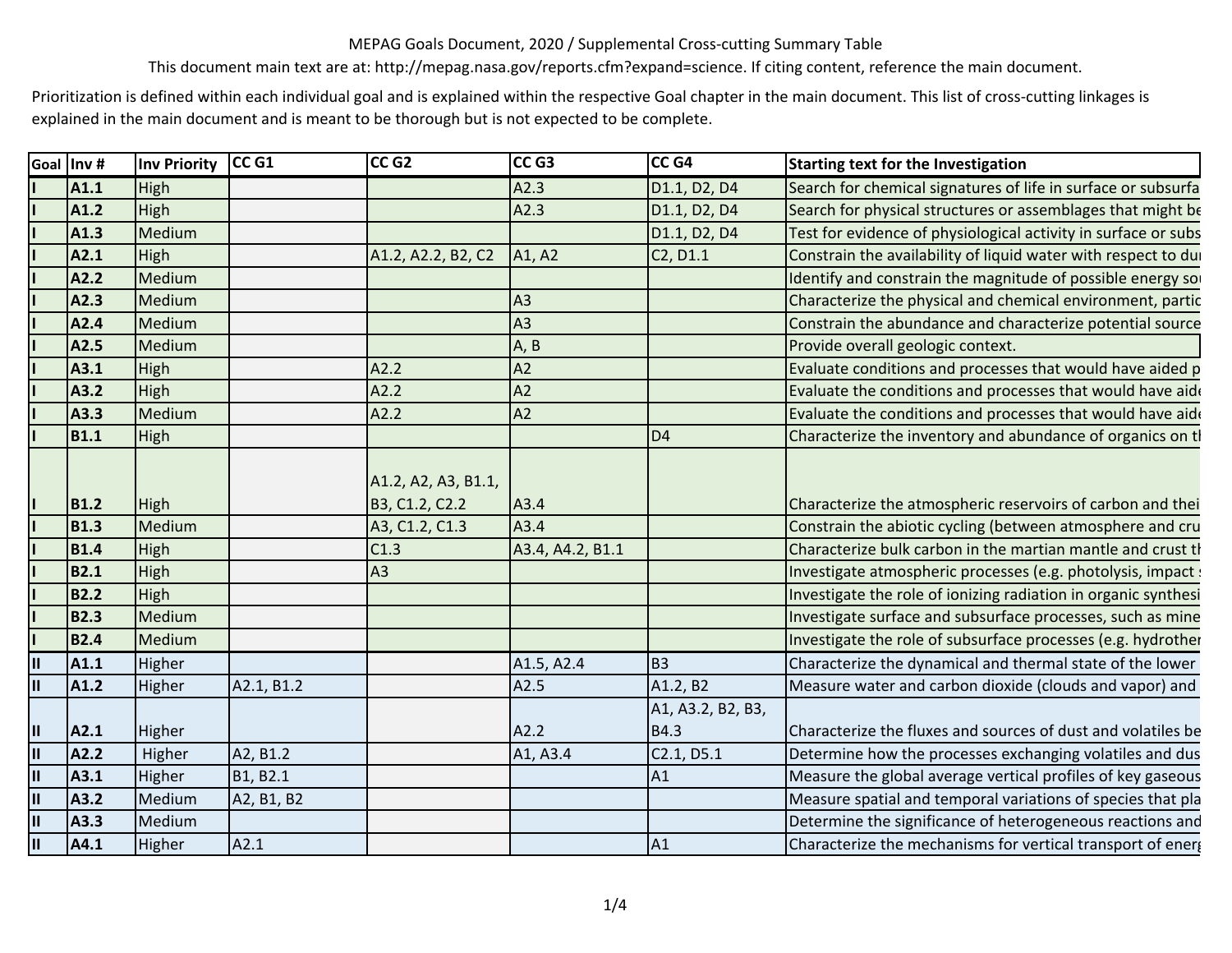This document main text are at: http://mepag.nasa.gov/reports.cfm?expand=science. If citing content, reference the main document.

|                           | Goal Inv #       | Inv Priority | CC <sub>G1</sub> | CCG2             | CC <sub>G3</sub>        | CC <sub>G4</sub> | <b>Starting text for the Investigation</b>                    |
|---------------------------|------------------|--------------|------------------|------------------|-------------------------|------------------|---------------------------------------------------------------|
| $\mathbf{II}$             | A4.2             | Lower        | A2               |                  |                         | A <sub>1</sub>   | Characterize the spatial distribution, variability, and dynam |
| $\mathbf{II}$             | A4.3             | Lower        | A2               |                  |                         | A <sub>1</sub>   | Characterize the thermal state and its variability of the upp |
| $\mathbf{II}$             | <b>B1.1</b>      | Higher       | <b>B1.2</b>      |                  | A1, A3, B1.1            |                  | Determine how orbital parameters, atmospheric processes       |
| $\mathbf{II}$             | <b>B1.2</b>      | Higher       |                  |                  | A1, A3                  |                  | Determine the vertical and horizontal variations of compos    |
| $\mathbf{II}$             | <b>B1.3</b>      | Medium       |                  |                  | A1, A3, A4.1            |                  | Determine the absolute ages of the layers of the Polar Laye   |
| $\mathbf{II}$             | <b>B2.1</b>      | Medium       | A2.1             |                  | A1, A2.3, A3, B1.1 C2.1 |                  | Characterize the locations, composition, and structure of lo  |
| $\mathbf{II}$             | <b>B2.2</b>      | Medium       | A2.1             |                  | A1, A2.3, A3, A4.1      |                  | Determine the conditions under which low- and mid-latitud     |
| $\mathbf{II}$             | <b>B3.1</b>      | Medium       | <b>B1.2</b>      |                  | A1, A3, B1.1            |                  | Determine how and when the buried CO2 ice reservoirs at       |
| $\overline{\mathbf{u}}$   | <b>B3.2</b>      | Medium       | B1.2             |                  | A1, A3                  |                  | Measure the composition of gases trapped in the Polar Lay     |
| $\mathbf{II}$             | C1.1             | Higher       |                  |                  | A <sub>3</sub>          |                  | Measure the composition and absolute ages of trapped ga       |
| $\mathbf{u}$              | C <sub>1.2</sub> | Medium       | <b>B1.2</b>      |                  | A1, A4.5                |                  | Characterize mineral and volatile deposits to determine cru   |
| $\mathbf{u}$              | C1.3             | Medium       | B1.3, B1.4       |                  | A1.2, A4, B1.1          |                  | Determine sources of gases to the atmosphere over time b      |
| $\mathbf{II}$             | C1.4             | Medium       | A2               |                  | A <sub>3</sub>          |                  | Determine the rates of atmospheric escape over geologic ti    |
| $\mathbf{II}$             | C <sub>2.1</sub> | Higher       |                  |                  | A1.2, A2, A4.1          |                  | Constrain the ancient water cycle by determining the spatia   |
| $\mathbf{II}$             | C <sub>2.2</sub> | Higher       | A2, B1           |                  | A1, A2.3, A3, B1.1      |                  | Characterize the ancient climate via modeling and constrair   |
| $\overline{\mathbf{III}}$ | A1.1             | Higher       | A2.1             | <b>B2</b>        |                         | C <sub>2.1</sub> | Determine the modern extent and volume of liquid water a      |
| III                       | A1.2             | Higher       | A2.1             | B2.2, C2.1       |                         |                  | Identify the geologic evidence for the location, volume, and  |
| $\mathbf{III}$            | A1.3             | Higher       |                  | B1, B3.2, C1.3   |                         |                  | Determine the subsurface structure and age of the Polar La    |
| Ш                         | A1.4             | Medium       | A2.1             | <b>B1</b>        |                         | C <sub>2.1</sub> | Determine how the vertical and lateral distribution of surfa  |
| Ш                         | A1.5             | Medium       |                  | A1.1, A2         |                         |                  | Determine the role of volatiles in modern dynamic surface     |
| III                       | A2.1             | Higher       | A2.1             | C <sub>2.1</sub> |                         |                  | Constrain the location, volume, timing, and duration of pas   |
|                           |                  |              | A1.2, A2.1, A3,  |                  |                         |                  |                                                               |
| III                       | A2.2             | Higher       | <b>B2.4</b>      |                  |                         |                  | Constrain the location, composition and timing of diagenes    |
| IШ                        | A2.3             | Higher       | $\overline{A}$   | <b>B2, C2</b>    |                         |                  | Identify the intervals of the sedimentary record conducive    |
| III                       | A2.4             | Lower        |                  | A1.1, A2.1       |                         | B <sub>3</sub>   | Determine the sources and fluxes of modern aeolian sedim      |
| $\mathbf{III}$            | A2.5             | Lower        |                  | A1.2, A2.1       |                         | <b>B3, D5.1</b>  | Determine the origin and timing of dust genesis, lofting me   |
| $\mathbf{III}$            | A3.1             | Higher       | A2.5             | B, C2            |                         |                  | Link geologic evidence for local environmental transitions t  |
| Ш                         | A3.2             | Higher       |                  | <b>B1</b>        |                         |                  | Determine the relative and absolute age, durations, and int   |
| $\mathbf{III}$            | A3.3             | Medium       |                  | <b>B1</b>        |                         |                  | Document the nature and diversity of ancient environment      |
| Ш                         | A3.4             | Medium       | <b>B1</b>        |                  |                         |                  | Determine the history and fate of sulfur and carbon throug    |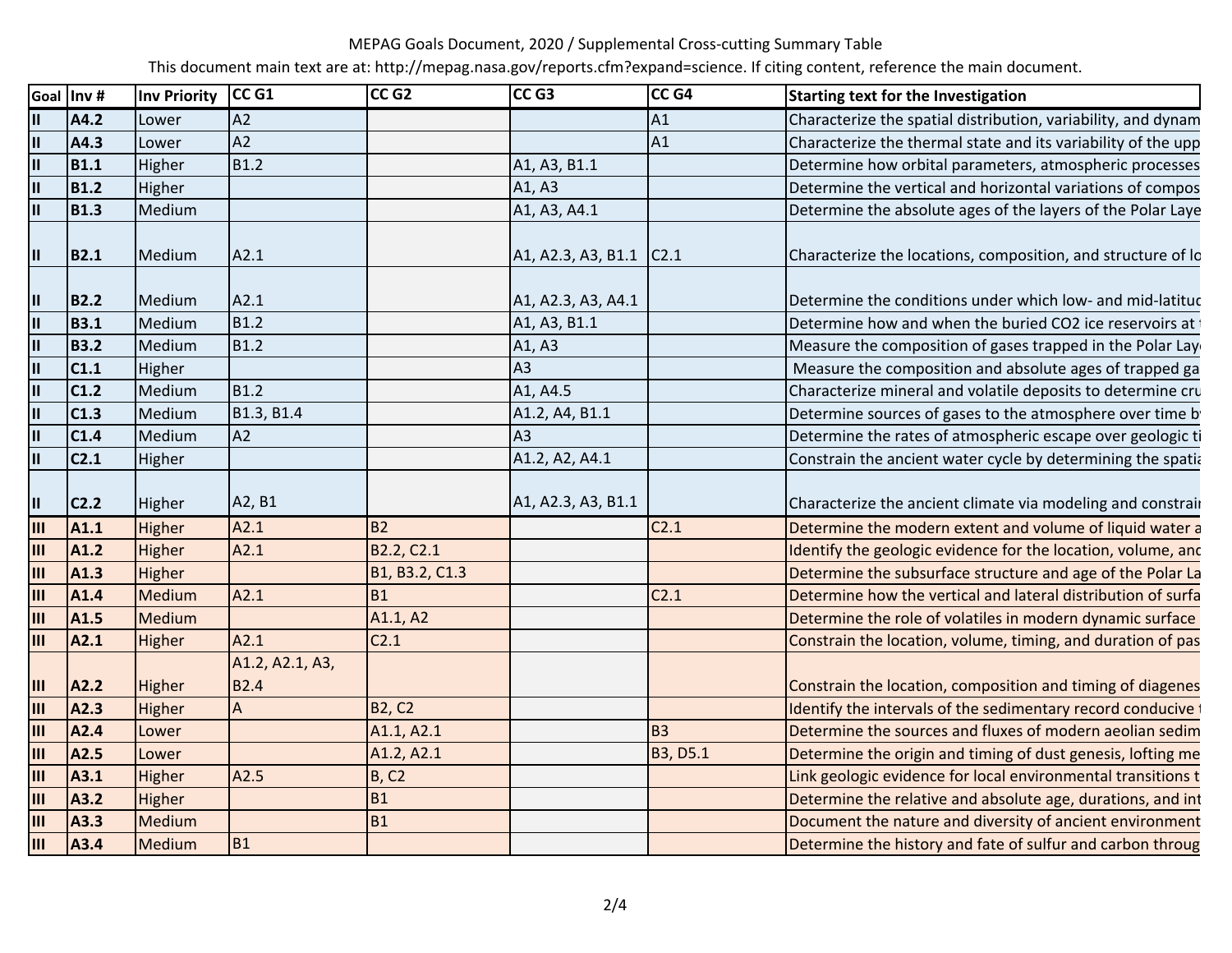This document main text are at: http://mepag.nasa.gov/reports.cfm?expand=science. If citing content, reference the main document.

|     | Goal Inv #       | <b>Inv Priority</b> | CC <sub>G1</sub> | CC <sub>G2</sub>  | CC <sub>G3</sub> | CC <sub>G4</sub>  | <b>Starting text for the Investigation</b>                      |
|-----|------------------|---------------------|------------------|-------------------|------------------|-------------------|-----------------------------------------------------------------|
| Ш   | A4.1             | Higher              |                  | B1.3, B2.2, C2.1  |                  |                   | Determine the absolute and relative ages of geologic units      |
| Ш   | A4.2             | Medium              | <b>B1.4</b>      | C1.1, C2.2        |                  |                   | Link the petrogenesis of martian meteorites and returned s      |
| Ш   | A4.3             | Lower               |                  | A1.1              |                  | A3.3, B3.2        | Characterize modern surface processes and their rates of c      |
| IШ  | A4.4             | Lower               |                  | C1.3              |                  |                   | Constrain the effect of impact processes on the martian cru     |
| Ш   | A4.5             | Lower               |                  | C1.2, C1.3        |                  |                   | Determine the surface manifestation of volcanic processes       |
| Ш   | A4.6             | Lower               |                  | C1.3              |                  |                   | Constrain the petrology/petrogenesis of igneous rocks over      |
|     |                  |                     |                  |                   |                  | A3.1, B4.1, C2.2, |                                                                 |
| Ш   | A4.7             | Lower               | A2.5             |                   |                  | D1.1              | Develop a planet-wide model of Mars evolution through glo       |
| IШ  | <b>B1.1</b>      | Higher              | <b>B1.4</b>      | B1.1, C2.2        |                  |                   | Determine the types, nature, abundance, and interaction o       |
| III | <b>B1.2</b>      | Medium              |                  |                   |                  |                   | Seek evidence of plate tectonics-style activity and metamor     |
| Ш   | <b>B2.1</b>      | Higher              |                  |                   |                  |                   | Characterize the structure and dynamics of the interior.        |
| Ш   | <b>B2.2</b>      | Medium              |                  |                   |                  |                   | Measure the thermal state and heat flow of the martian int      |
| III | <b>B2.3</b>      | Medium              |                  |                   |                  |                   | Determine the origin and history of the magnetic field.         |
| Ш   | C1.1             | Medium              |                  |                   |                  | E1, E2            | Determine the thermal, physical, and compositional proper       |
| Ш   | C1.2             | Medium              |                  |                   |                  | <b>E1</b>         | Interpret the geologic history of the moons, by identificatio   |
| Ш   | C1.3             | Lower               |                  |                   |                  | E1 E2.2           | Characterize the interior structure of the moons to determi     |
| Ш   | C <sub>2.1</sub> | Lower               |                  |                   |                  | A2.1              | Understand the flux of impactors in the martian system, as      |
| Ш   | C <sub>2.2</sub> | Lower               |                  |                   |                  | A2.1              | Measure the character and rate of material exchange betw        |
| IV  | A1.1             | High                |                  | A1.1, A4          |                  |                   | At all local times, make long-term (>5 Mars years) observat     |
|     |                  |                     |                  | A1.1, A1.2, A2.1, |                  |                   |                                                                 |
| IV  | A1.2             | High                |                  | A3.1, A4          |                  |                   | At all local times, make long-term (>5 Mars years) global m     |
| IV  | A1.3             | High                |                  | A1.1, A2.1, A4    |                  |                   | Make long-term (>5 Mars years) observations of global win       |
| IV  | A2.1             | Low                 |                  |                   | C2.1, C2.2       |                   | Develop and fly an experiment capable of measuring or cor       |
| IV  | A3.1             | High                |                  |                   | A4.7             |                   | Characterize selected potential landing sites to sufficient re  |
| IV  | A3.2             | High                |                  | A2                |                  |                   | Determine physical and mechanical properties and structur       |
| IV  | A3.3             | High                |                  |                   | A4.3             |                   | Profile the near-surface winds (<15 km altitude) with a pre     |
| IV  | <b>B1.1</b>      | Medium              |                  |                   |                  |                   | Conduct measurements of neutrons with directionality (end       |
| IV  | <b>B1.2</b>      | Medium              |                  |                   |                  |                   | Measure the charged particle spectra, neutral particle spec     |
| IV  | <b>B1.3</b>      | Medium              |                  |                   |                  |                   | Assay for chemicals with known toxic effect on humans in s      |
| IV  | <b>B1.4</b>      | Medium              |                  |                   |                  |                   | Analyze the shapes of martian dust grains with a grain size     |
| IV  | <b>B2.1</b>      | Low                 |                  | A1                |                  |                   | Analyze regolith and surface aeolian fines (dust), with a prior |
| IV  | <b>B3.1</b>      | High                |                  | A1                | A2.4             |                   | Globally monitor the dust and aerosol activity continuously     |
| IV  | <b>B3.2</b>      | High                |                  | A1                | A2.5, A4.3       |                   | Monitor surface pressure and near surface (below 10 km al       |